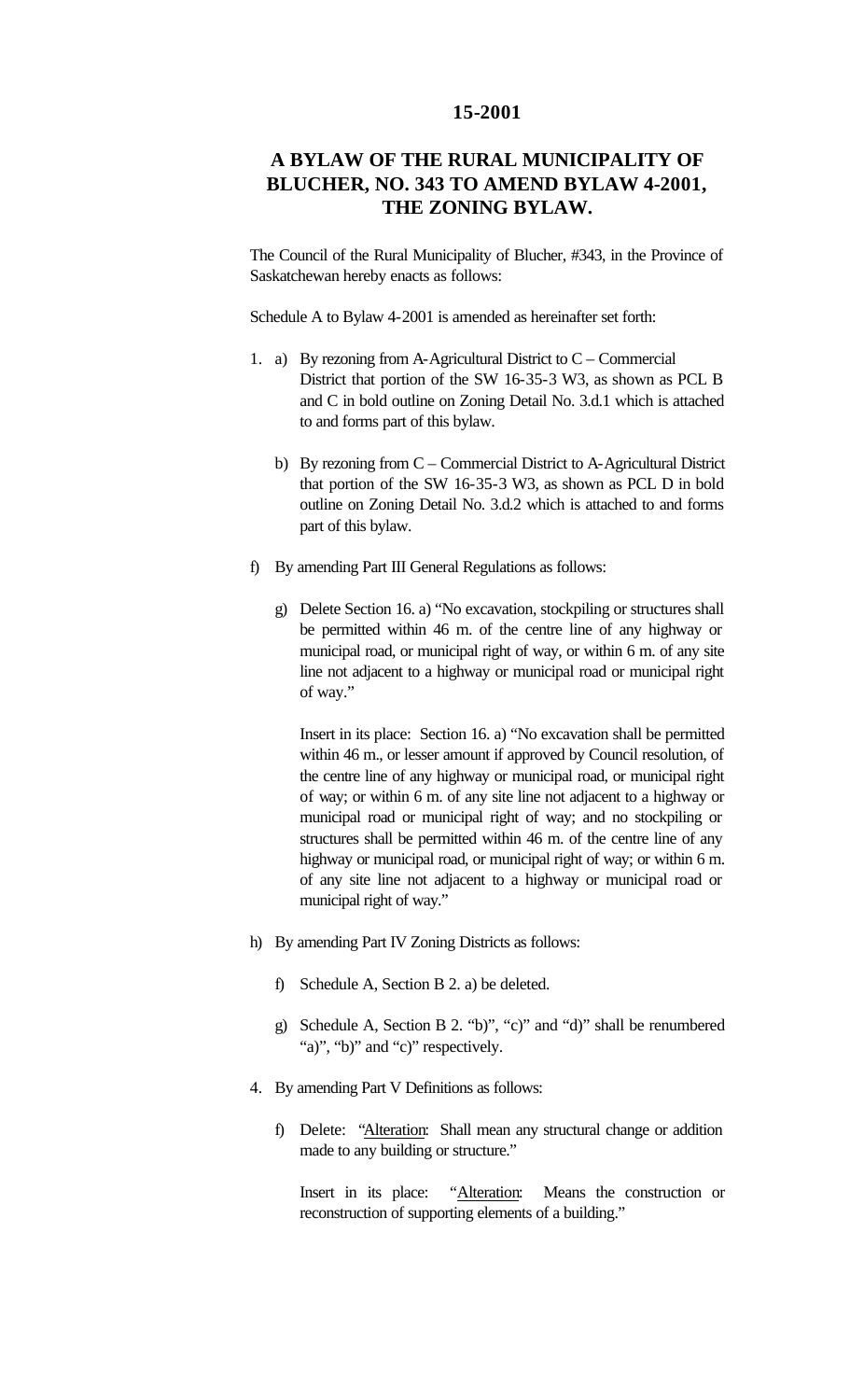g) Delete: "Bed and Breakfast Home: Shall mean a dwelling unit, licensed as a tourist home under The Tourist Accommodation Regulations, 1969, in which overnight accommodation with the dwelling unit, along with one meal served before noon, is provided to the traveling public for a charge."

Insert in its place: "Bed and Breakfast Home: Shall mean a dwelling unit, licensed as an itinerant use accommodation, pursuant to The Public Accommodation Regulations, in which overnight accommodation with the dwelling unit, along with one meal served before noon, is provided to the traveling public for a charge."

h) Delete: "Building: Shall mean a structure used for the shelter or accommodation of persons, animals or chattels."

Insert in its place: "Building: Means any structure constructed or placed on, in or over land, but does not include a public highway."

i) Delete: "Development: Shall mean the carrying out of any building, engineering, mining or other operations, in, on, or over land, or the making of any material change in the use of any building or land."

Insert in its place: "Development: Means, except in Section 197.2, the carrying out of any building, engineering, mining or other operations in, on or over land or the making of any material change in the use or intensity of the use of any building or land."

j) Delete: "Non-Conforming Use: Shall mean any use of land, building, or structure lawfully existing at the time of the passing of this bylaw, the use of which does not comply with all the regulations of this bylaw governing the zone district in which it is located."

Insert in its place: "Non-Conforming Use: Means a lawful specific use:

- f) being made of land or a building or intended to be made of a building lawfully under construction, or in respect of which all required permits have been issued, at the date a zoning bylaw or any amendment to a zoning bylaw affecting the land or building becomes effective; and
- b) that on the date a zoning bylaw or any amendment to a zoning bylaw becomes effective does not, or in the case of a building under construction or in respect of which all required permits have been issued will not, comply with the zoning bylaw."